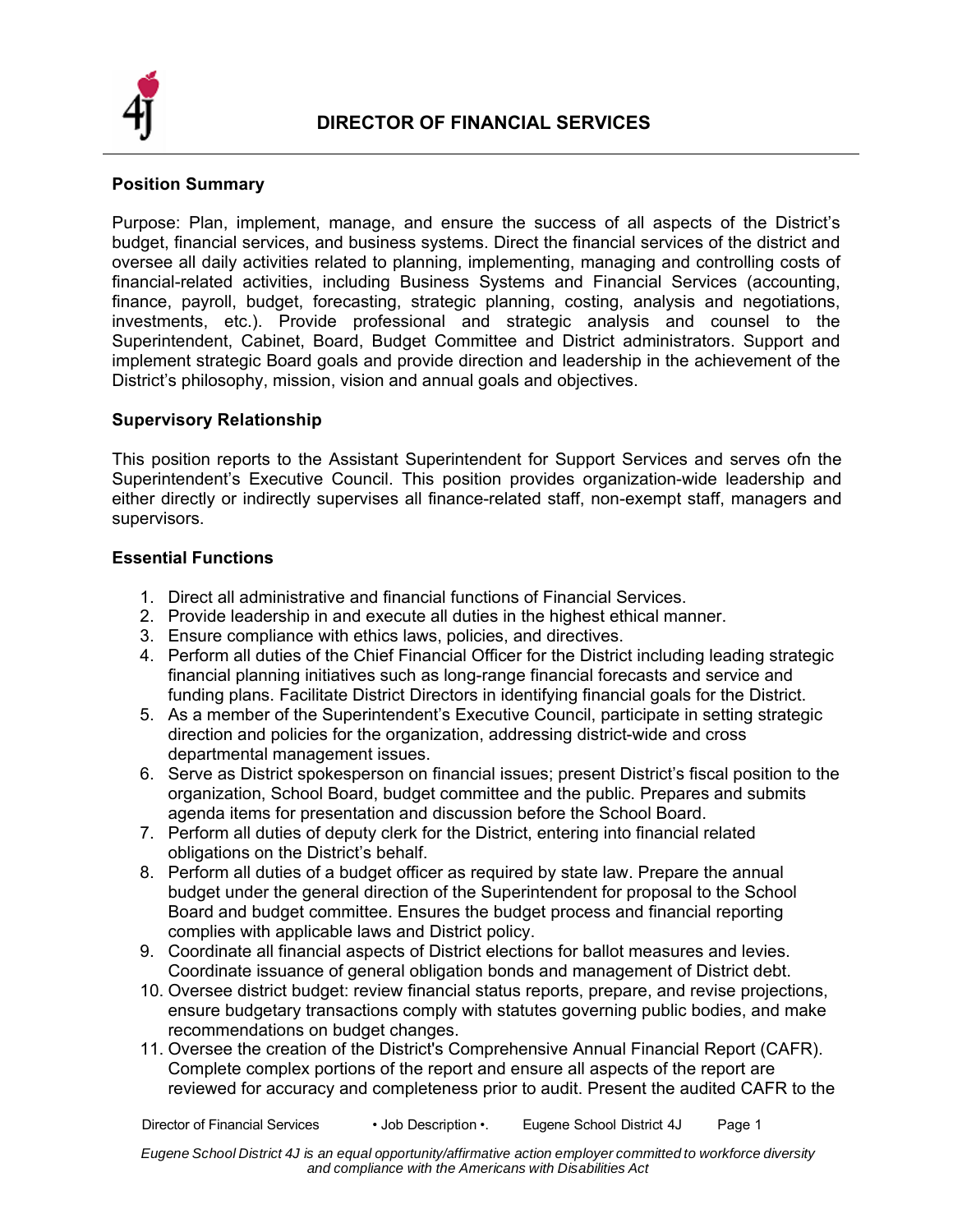Audit & Finance Committee of the Board, and ensure the CAFR is presented to the School Board as required by law.

- 12. Manage the development, conversion, and maintenance of business administrative management information systems for the District.
- 13. Manage highly complex projects; provide staff assistance to the Superintendent's Cabinet, Budget Committee and Board in the development and implementation of financial, service and political strategies.
- 14. Direct the financial functions of the District including payroll, accounting, general accounts receivable and payable, grants, student body accounts, cash management, and audit.
- 15. Supervise the monitoring of the district's financial outlook and prepare the district's annual financial forecast, annual budget, supplemental budgets and ongoing revenue and expenditure projections.
- 16. Provide information and counsel to District administrators regarding financial regulations, policies and goals and the implications of financial decisions.
- 17. Oversee the financial aspects/functions of school finance positions and provide regular support to principals. Ensure school accounting is in compliance with applicable state and federal laws and District policy.
- 18. Perform specialize financial or cost analysis research and analyze historical accounting transactions. Manage the accumulation and consolidation of financial data necessary for accurate forecasting of consolidated financial results.
- 19. Administer the financial aspects of the district's contracts with charter schools.
- 20. Support District representatives in employee collective bargaining, employee benefit and compensation administration by overseeing financial analysis relating to employment issues and participating on management bargaining teams.
- 21. Work with external auditors, financial advisors, bond counsel, underwriters, and regulatory entities to address financial issues or capital financing.
- 22. Conduct and oversee research; prepare reports on financial issues such as new revenue, strategic planning, and economic forecasts, recommends changes in policies and practices. Design financial models create and/or evaluate proposals for changes in operations.
- 23. Review and recommend action on proposed and approved legislation and regulations related to school funding.
- 24. Plan, direct and coordinate department work activities; assign projects and programmatic areas of responsibility; review and evaluate work methods and procedures; meet with key staff to identify and resolve problems.
- 25. Make recommendations to establish appropriate service and staffing levels; monitor and evaluate the efficiency and effectiveness of service delivery methods and procedures; allocate resources accordingly.
- 26. Select, supervise, and evaluate assigned staff; assign work and ensure appropriate training is provided; investigate complaints, recommend and administer disciplinary actions; manage sensitive personnel matters and recommend grievance responses.
- 27. Make recommendations based on new developments in professional standards, legislation, and industry practices.
- 28. Provide assistance and support for team members and projects as needed.

# **Required Knowledge, Skills and Abilities**

Basic Skills: Background structures needed to work with and acquire more specific skills

| Reading Comprehension | Understanding written sentences and paragraphs in work<br>related documents. |
|-----------------------|------------------------------------------------------------------------------|
|                       |                                                                              |

Director of Financial Services • Job Description •. Eugene School District 4J Page 2

*Eugene School District 4J is an equal opportunity/affirmative action employer committed to workforce diversity and compliance with the Americans with Disabilities Act*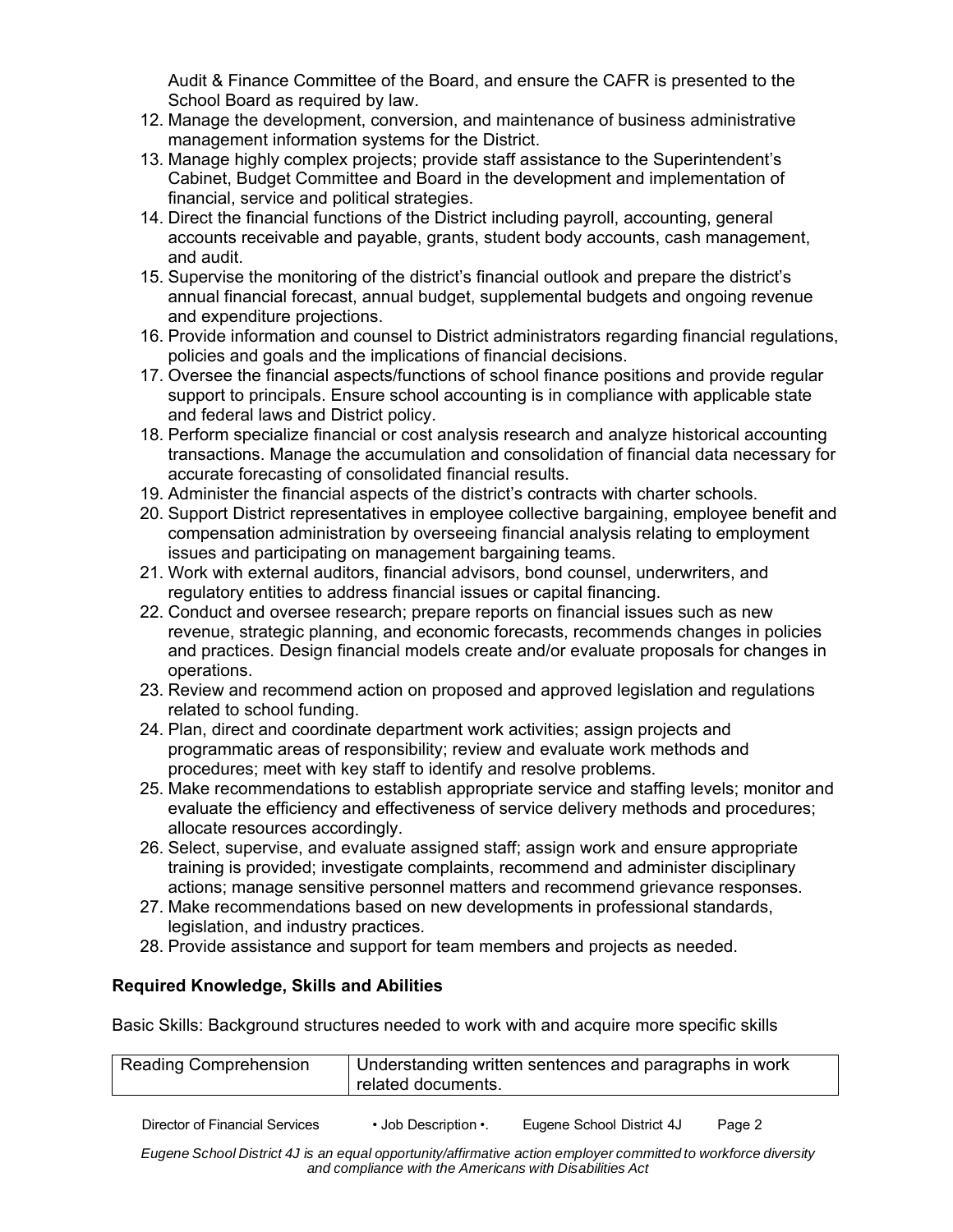| <b>Active Listening</b> | Giving full attention to what other people are saying, taking<br>time to understand the points being made, asking questions<br>as appropriate, and not interrupting at inappropriate times. |
|-------------------------|---------------------------------------------------------------------------------------------------------------------------------------------------------------------------------------------|
| Writing                 | Communicating effectively in writing as appropriate for the<br>needs of the audience.                                                                                                       |
| Speaking                | Talking to others to convey information effectively.                                                                                                                                        |
| <b>Mathematics</b>      | Using mathematics to solve problems.                                                                                                                                                        |
| Science                 | Using scientific rules and methods to solve problems.                                                                                                                                       |

Process Skills: Procedures that contribute to the more rapid acquisition of knowledge and skill

| <b>Critical Thinking</b>   | Using logic and reasoning to identify the strengths and<br>weaknesses of alternative solutions, conclusions or<br>approaches to problems.   |
|----------------------------|---------------------------------------------------------------------------------------------------------------------------------------------|
| <b>Active Learning</b>     | Understanding the implications of new information for both<br>current and future problem-solving and decision-making.                       |
| <b>Learning Strategies</b> | Selecting and using training/instructional methods and<br>procedures appropriate for the situation when learning or<br>teaching new things. |
| Monitoring                 | Monitoring/Assessing performance of yourself, other<br>individuals, or organizations to make improvements or take<br>corrective action.     |

Social Skills: Developed capacities used to work with people to achieve goals

| <b>Social Perceptiveness</b> | Being aware of others' reactions and understanding why they<br>react as they do. |
|------------------------------|----------------------------------------------------------------------------------|
| Coordination                 | Adjusting actions in relation to others' actions.                                |
| Persuasion                   | Persuading others to change their minds or behavior.                             |
| Negotiation                  | Bringing others together and trying to reconcile differences.                    |
| Instructing                  | Teaching others how to do something.                                             |
| <b>Service Orientation</b>   | Actively looking for ways to help people.                                        |
| Self Management              | Managing one's own time.                                                         |

Problem Solving Skills: Developed capacities used to solve problems in real-world settings

| <b>Basic Problem Solving</b>   | Identifying reoccurring problems and reviewing related<br>information to evaluate options and implement solutions.                                |
|--------------------------------|---------------------------------------------------------------------------------------------------------------------------------------------------|
| <b>Complex Problem Solving</b> | Identifying multi-faceted or unexplored problems and<br>reviewing related information to develop and evaluate options<br>and implement solutions. |

Technical Skills: Developed capacities used to design, set-up, operate, and correct malfunctions involving application of machines or technological systems

| Equipment Selection | Determining the kind of tools and equipment needed to do a |
|---------------------|------------------------------------------------------------|
|                     | iob.                                                       |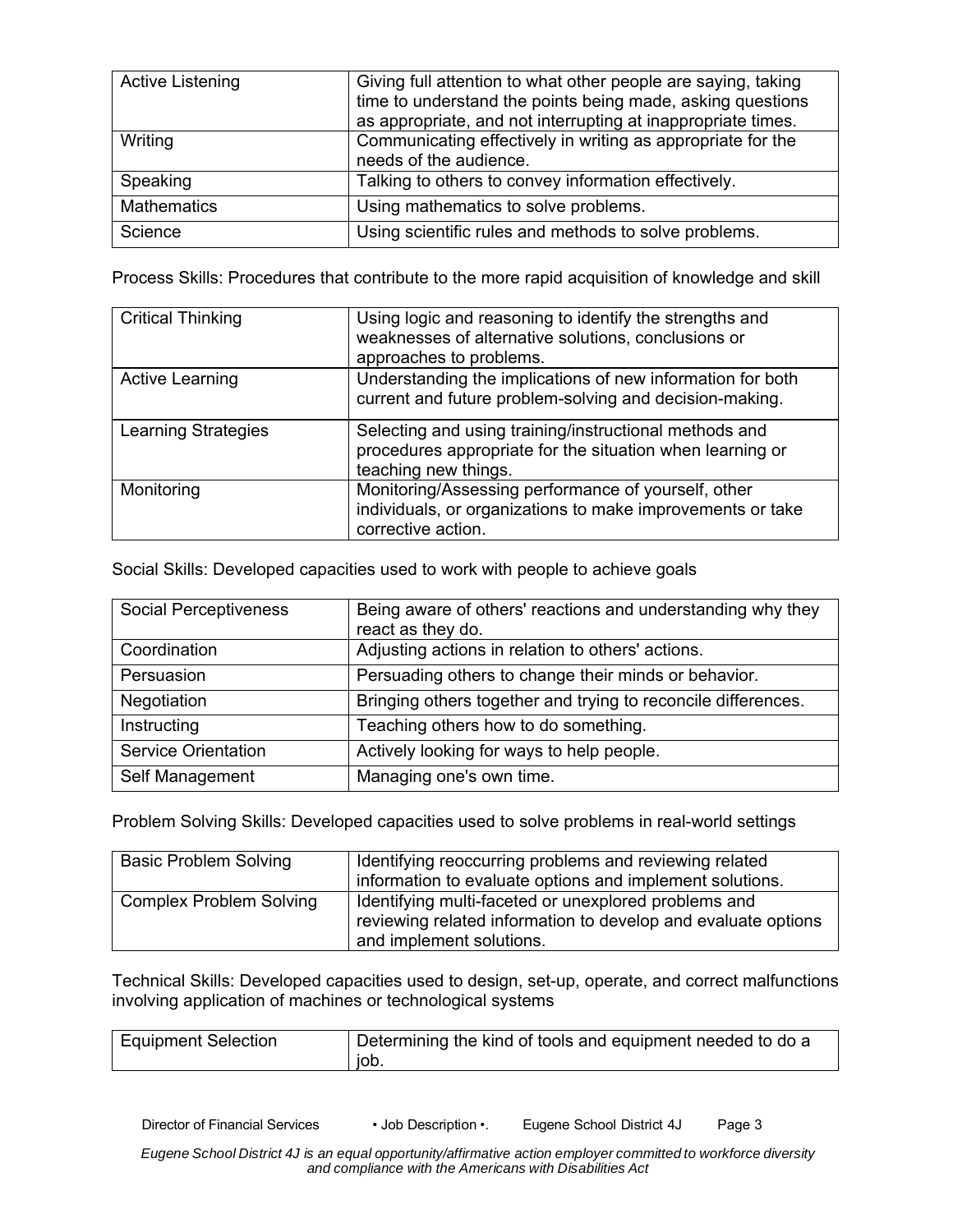Systems Skills: Developed capacities used to understand, monitor, and improve socio-technical systems

| Judgment and Decision<br>Making | Considering the relative costs and benefits of potential actions<br>to choose the most appropriate one.                                                       |
|---------------------------------|---------------------------------------------------------------------------------------------------------------------------------------------------------------|
| <b>Systems Analysis</b>         | Determining how a system should work and how changes in<br>conditions, operations, and the environment will affect<br>outcomes.                               |
| <b>Systems Evaluation</b>       | Identifying measures or indicators of system performance and<br>the actions needed to improve or correct performance, relative<br>to the goals of the system. |

Supervisory/Resource Management Skills: Developed capacities used to allocate resources efficiently

| Time Management                  | Managing the time of others.                                                                                      |
|----------------------------------|-------------------------------------------------------------------------------------------------------------------|
| <b>Financial Tracking</b>        | Accounting for these expenditures.                                                                                |
| Manage Financial                 | Suggest and implement how money will be spent to get the                                                          |
| <b>Resources</b>                 | work done.                                                                                                        |
| <b>Financial Resources</b>       | Oversee the design, integration, and monitoring of how money                                                      |
| Oversight                        | will be spent.                                                                                                    |
| <b>Manage Material Resources</b> | Obtaining and seeing to the appropriate use of equipment,<br>facilities, and materials needed to do certain work. |
| <b>Material Resources</b>        | Oversee the design, integration, and monitoring of how                                                            |
| Oversight                        | equipment, facilities, and materials will be used.                                                                |
| Management of Personnel          | Motivating, developing, and directing people as they work,                                                        |
| <b>Resources</b>                 | identifying the best people for the job.                                                                          |

### **Minimum Qualifications**

### *Education*

Master's degree in Finance or closely related field; and

#### *Experience*

 $\bullet$  Five (5) years of experience reflecting skills shown below. Three (3) years of the experience must have included supervision, resource proposals, planning and monitoring within a single operational or focus area.

#### Equivalency to the education and experience outlined above will also be considered:

An equivalent combination of education and/or experience equaling ten (10) years will be evaluated. However, there will be no substitution for the three (3) years of supervision of staff, project coordination, resource proposals, planning and monitoring within a single operational or focus area.